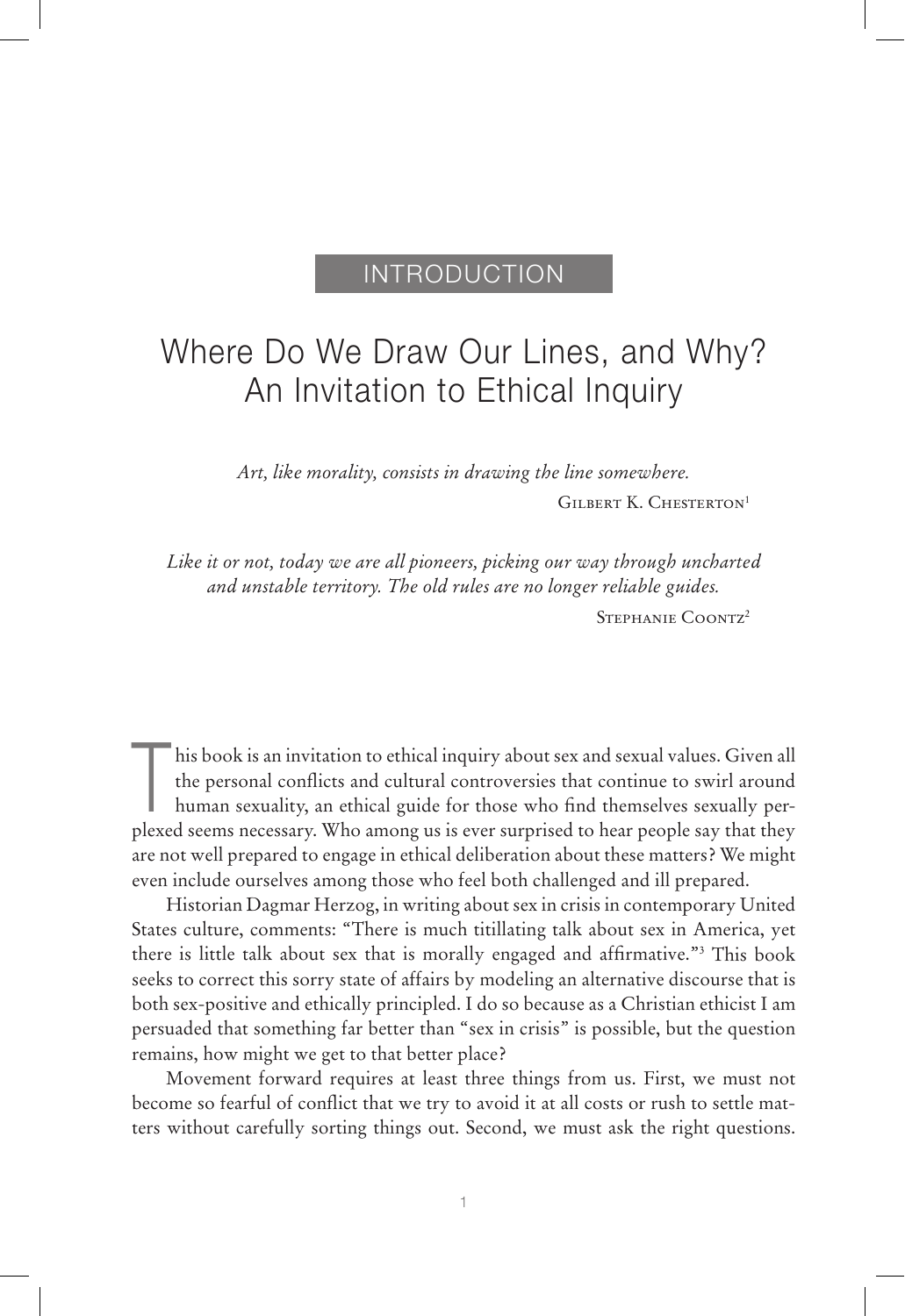## 2 | making love just

Otherwise, despite our best efforts, we are likely to miss the mark. Third, we must engage the rich moral wisdom found not only in the Christian (and other religious) traditions, but also among contemporary feminist, LBGTQ (lesbian, bisexual, gay, transgender, and queer or questioning), and anti-racism scholars and activists. If we disregard alternative voices or dismiss emerging perspectives about contested matters, we risk cutting ourselves off from sources of fresh moral insight. In ethics as in life, *to whom* we pay attention and *what* we notice as important make all the difference.

Because ethics, like art, is about figuring out where to draw one's lines, the process of ethical inquiry takes perseverance and skill. Even with these in evidence, sometimes the effort still goes awry. Whenever that happens, bad ethics, like bad art, must be critiqued, packed up, and discarded. However, good ethics, like good art, requires public display and deserves wide public engagement because of its power to stimulate our imaginations and enrich community life. As artists testify, it is possible to develop into a better artist, but sharpening one's "eye" and refining one's skills take time and practice. The same holds true for those seeking to become more adept as ethical practitioners.

Any ethical guide about human sexuality worth its salt should assist readers in making sense of a broad range of sexual issues and also help them generate effective action responses. My hope is that this guide will promote both sound thinking and sound action. After all, the aim of ethical inquiry is not only to understand, but also to transform the world out of the recognition that not everything is as it should be and out of the belief that change is possible.

My intended audience is people who, like myself, are disquieted about a host of sexuality issues, but find that they have little or no tolerance for moralisms or ethics by taboo. They are ready for the hard work necessary to clarify what is just and loving, and they are committed to act on that moral wisdom even when there may be heated disagreements about the right course to follow. For this reason, ethical inquiry is not for the fainthearted. It takes courage to plunge into and stick with this process of discerning how to enhance the human and planetary good.

When confronted by moral perplexities, including perplexities about sexuality and relational intimacy, philosopher Anthony Weston reminds us that it is seldom enough to "follow our feelings" or "fly by instinct." People "come to ethics," he writes, "to learn how to *live*," or, again, in order to learn to live *mindfully*.<sup>4</sup> Such reflection typically starts when conflict stirs inside us, plays out between us and others, or perhaps does both. Moral ambiguity surfaces when we register that there is more than one credible choice before us, and we must decide which to choose, and why. Moral diversity arises when we recognize that responsible people differ in their moral judgments and can offer good, even compelling reasons for their positions, and we must figure out where we stand, and why. The why is important because ethics asks us to give an accounting of our choices, first, in order to clarify our reasoning to ourselves and, second, so that we might engage others in dialogue, perhaps persuade them to our way of thinking, or even find sufficient reason to change our own minds.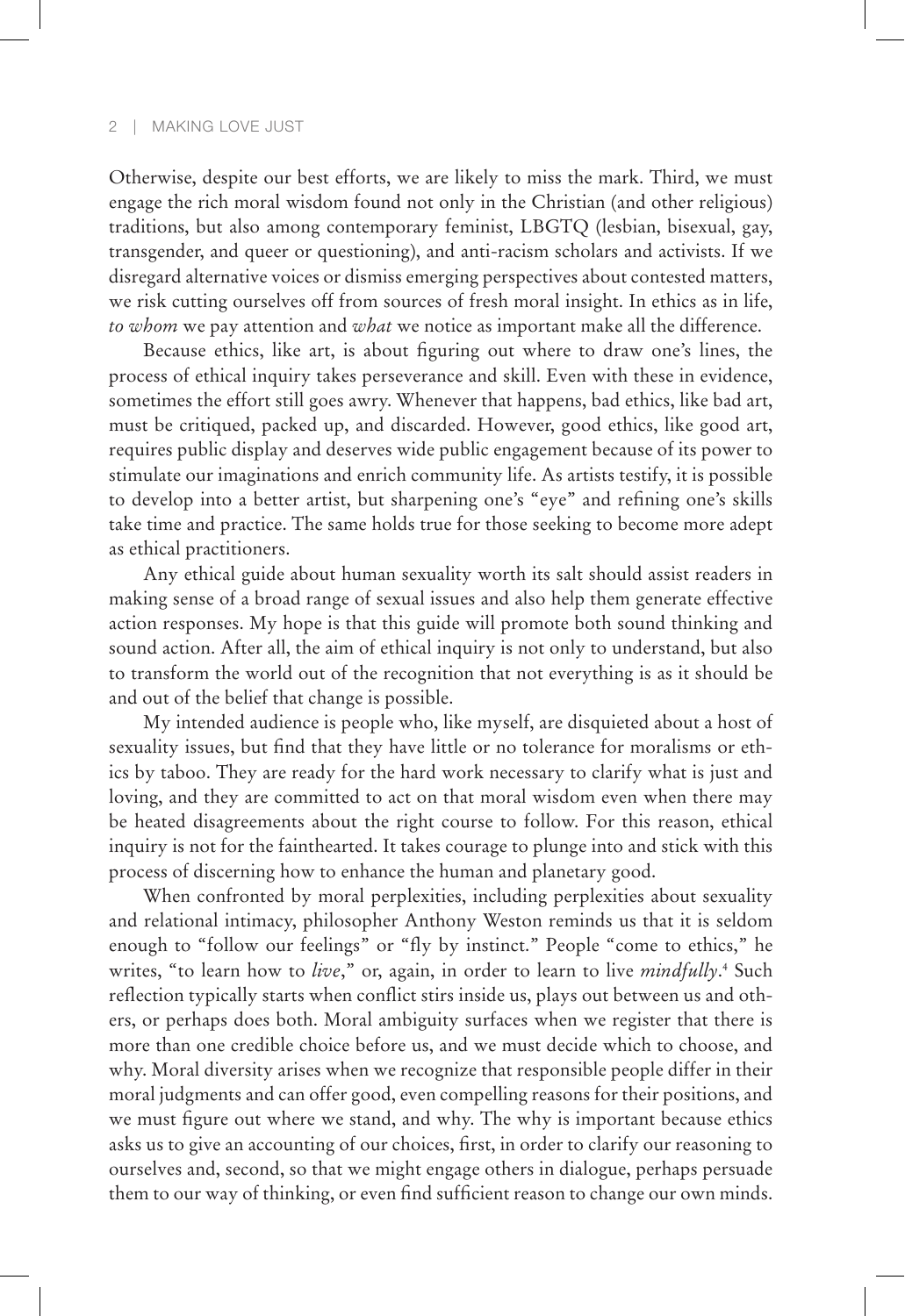This book invites us, as moral agents who are also sexual persons, to sort out how to live more mindfully in the midst of cultural conflicts about sexuality. Because conflict is unsettling, at various junctures we may be tempted to avoid ethical conflict altogether or, alternatively, be tempted to rush to judgment, all for the sake of putting things to rest quickly. This book proposes a different response. Just as the slow food movement offers a creative alternative to fast food consumption, this book is a project in *slow-down ethics*, asking us to sit with perplexing, even discomforting questions, listen to fresh and sometimes challenging perspectives, and patiently work out matters as best we can. This reflective process is a necessary antidote, on the one hand, to fear of conflict, and, on the other hand, to making snap judgments or indulging in what might be called "moral quickies." As we pause, at least for a while, to focus our minds and consult our hearts, we rightly seek to bring our whole selves to ethical inquiry, both our feelings and our best critical thinking. However, as Weston acknowledges, "when things are really unclear, feelings may even have to wait. Premature clarity is worse than confusion. We may have to live with some questions a long time before we can decide how we ought to feel about them."<sup>5</sup>

When it comes to sex and sexual ethics, people draw their lines all over the place. Some exhibit Weston's "premature clarity" because of their seemingly unshakable confidence that disputed matters can be readily settled by drawing a clear line in the sand or by simply repeating conventional wisdom, though perhaps in an everlouder voice. Others, confused about Christianity's good news in relation to sex and uncertain about what ethically principled sexual relationships look like, remain silent so that they won't offend others in a postmodern, increasingly diverse church and culture.

The approach I offer here differs from both the shouting and the silence found in Christian circles. Although many presume that the work of Christian ethics is to describe a fixed, noncontestable moral code "for all time" and then call people to compliance, I dissent from following that path. Rather than map out a code of (typically) prohibited sexual acts, I am interested in developing a liberating method of ethical discernment that critiques outdated assumptions about gender, sexual difference, and family patterns and clarifies how "sexual sin" these days is far less about sex and far more about the misuse of power and exploitation of vulnerability.

At present, matters of sex, gender, family, and the social order are under intense scrutiny not only within Christianity but within every religious tradition. The conventional Christian moral framework of "celibacy in singleness, sex only in marriage" is being explicitly contested by many inside and outside the church who no longer abide by that moral code. While some argue that what is most significant here is how human sinfulness and irresponsibility are at play, I find that that reading of social reality misses the mark and fails to account adequately for the widening gap between the conventional moral code and how many, perhaps even most people live their lives and structure their loving. I would argue that the real problem is that the inherited moral code can no longer be presumed adequate. As Catholic ethicist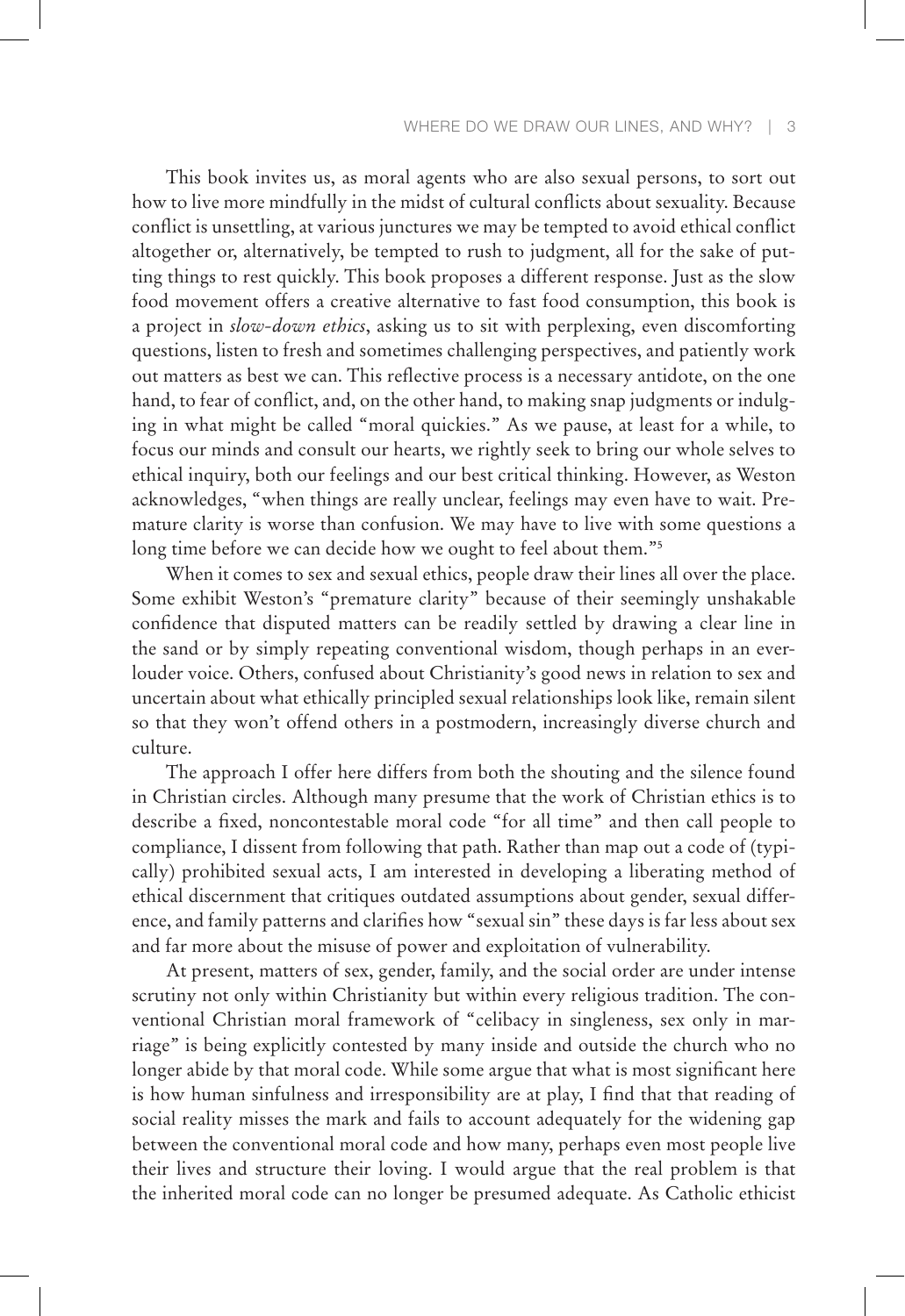Christine Gudorf insists, "The entire approach of Christian sexual ethics has been and is grievously flawed, [and] gradual, piecemeal revision is not sufficient."6

To begin, a rule-based sexual morality has been rigid, legalistic, and punitive, relying on fear and shame to keep people compliant and on the "straight and narrow." A more relationally focused ethical framework is called for, one that appreciates how the presumed ideal of lifelong, procreative heterosexual marriage no longer fits with, or speaks adequately to, our cultural reality. After all, divorce is not always tragic, but is sometimes the public recognition that an authentic marriage never took hold in the first place or at least has now ended for one or both parties.<sup>7</sup> After all, the normative practice for most heterosexual couples most of the time is now contracepted, not procreative sex. After all, not everyone is heterosexual; some are gay, lesbian, bisexual, transgender, or questioning. After all, most heterosexual couples live together, at least for a time, and postpone tying the knot. Moreover, many single persons, including church-attending older adults in retirement communities, are sexually active and living in ways that appear morally responsible, a situation similar to that of many same-sex couples who manage to sustain mature, committed partnerships. At the same time, there is far more public acknowledgment that not everything in heterosexual marriage is ethical, including emotional neglect, marital rape, and spouse abandonment.

A consensus is emerging about the necessity of redrawing the ethical map, but how should a contemporary Christian ethic of sexuality be formulated? How might we help shift the discourse to emphasize justice and love as the normative expectation for intimate relationships across the boards? Would such a single standard—for both gay and nongay and for both the married and nonmarried—raise or lower the ethical bar?8 Above all, how might we break with a sex-negative, patriarchal religious framework and instead embrace the vitality of a justice-centered spirituality that is women-friendly, gay-affirming, and multiracial and welcomes a diversity of perspectives with the power to name, invoke, and represent the sacred?

Throughout much church history, Christian teachings have been highly negative about the human body (and especially women's bodies), sensuality, sexual intimacy, and the right ordering of sexual and gender relations. The watchwords in Christian moral discourse about sexuality have been suspicion, avoidance, and restriction. From Augustine on, characteristic motifs have been repeated in Christian responses to sex. In the popular mind of a Christian-based culture, sex is an alien and dangerous force to be contained. Sin is defined essentially in sexual terms, above all as loss of control over the body and capitulation to sexual desire. Because women are associated with the body, emotionality, and "lower" nature, they must be supervised and kept under control for men's safety as well as "for their own good." Sex itself is morally suspect and redeemable only if it serves a higher purpose outside itself, namely, procreation. And (male) homosexuality is condemned, in part, because it is non-procreative and, in part, because in the sexual act one partner is supposedly passive (the female) and the other active (the male), and it is demeaning for a man to act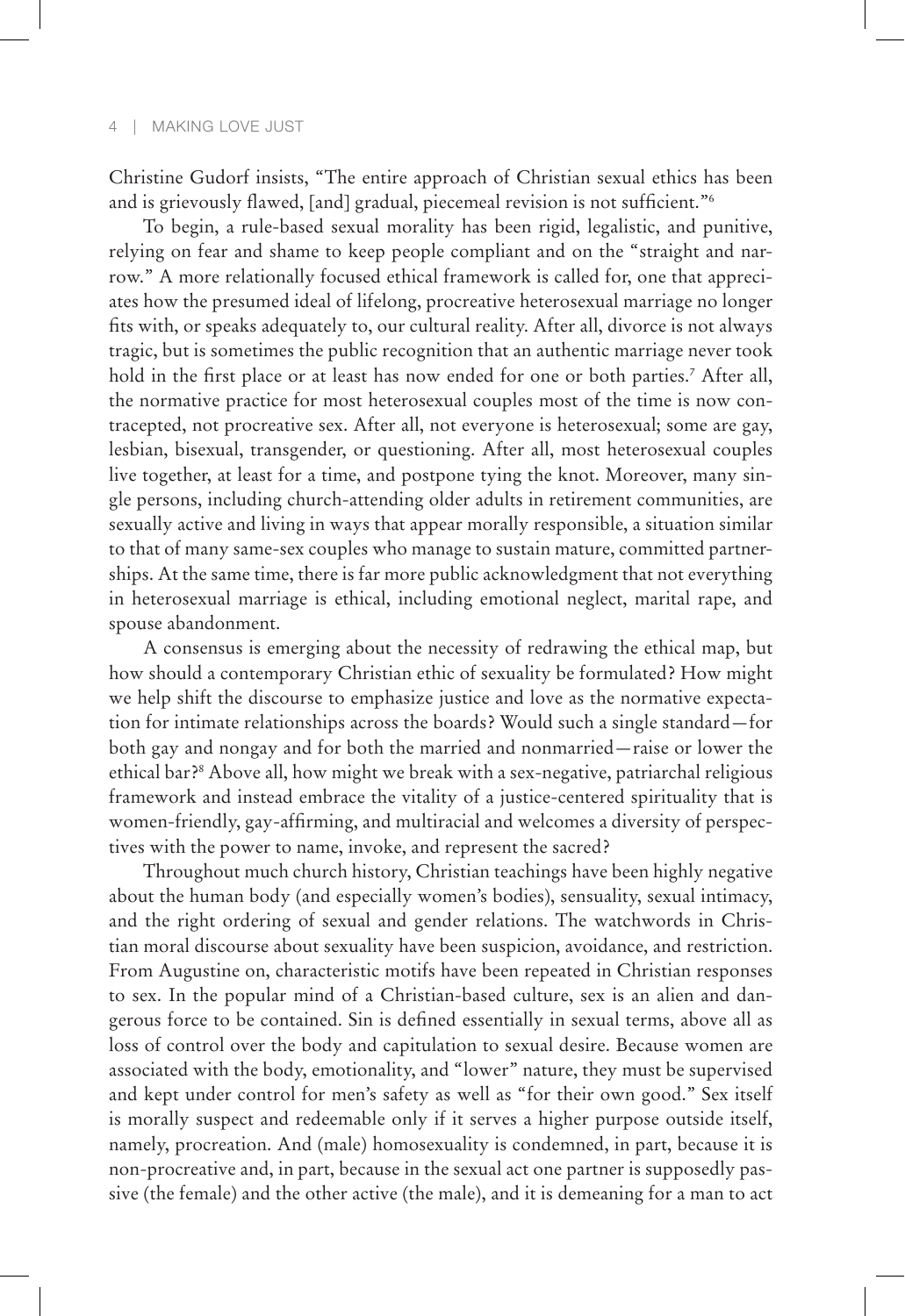womanish or to be treated as a subordinate. Lesbians, bisexuals, and transgender as well as intersexed persons rarely appear on the moral radar (a mixed blessing).

This solemn and joyless moral legacy is both fear-based and exceedingly wary of sex, women, and sexual difference. In the patriarchal Christian imagination, sex is cast as a problem, typically precipitated by the female or gay Other. The fear response to otherness is couched in terms of protecting orthodoxy, reasserting control, and punishing nonconformity to (patriarchal) Christian norms of celibacy and heterosexual procreative monogamy. Guilt, shame, and repression mark the dominant Christian tradition's moral response to sexuality.

Catholic theologian Daniel Maguire speaks of a regrettable turn in the history of the church, beginning with the Constantinian establishment, toward "pelvic theology" and an obsession with sexual control. In the third and fourth centuries ce, as the church shifted from prophetic to establishment status, it no longer defined religious identity and spiritual integrity in terms of resistance to the imperial state and its cult. Increasingly, the church hierarchy asserted power by controlling the sexual behavior of believers and by creating a heightened clerical image for itself. Citing Samuel Laeuchli's historical investigation of the Council of Elvira (309), Maguire observes that the church turned increasingly to sex in order to define both orthodoxy and clerical authority. This "Elvira syndrome" continues to operate today whenever church elites project a narrowly clerical image of the church and rely on sexual control as a primary tool for that project. As Maguire conjectures, "Contrary to popular myth, Constantine did not convert to Christianity. Christianity converted to Constantine, and Elvira signals the first symptoms of this perversion."9

This dominant imperial approach to Christian sexual morals is shaped by three assumptions. First, moral truth is located in the past, in a tradition defined by patriarchal authority. Second, theological discourse about sexuality proceeds in a highly abstract, ahistorical, and largely deductive manner. Third, there is a deep suspicion of "advocates" speaking out of their particular moral struggles, especially anyone who appears self-interested in making moral claims. Religious elites proceed on the assumption that they are offering a disinterested, "pure" ethic above the rancor of social divisions and untainted by particular biases or interests.

In contrast, this book follows the logic of a liberating ethic, which operates with quite different assumptions that are born out of a participatory, communal mode of ethical inquiry. First, moral truth is found in the past, but also grasped anew as communities of conscientious people encounter new circumstances and inquire whether and how the past offers insight and direction. We "read" and appropriate the past not for its own sake, but for the sake of present needs and struggles. Second, appropriation of the past is never a simple matter of applying past truths to present issues, but rather a creative, dynamic, and even messy and jarring process of engaging (and being engaged by) a living, pluriform tradition involved in its own continual change and adaptation. Third, although a liberating ethic is aware of the fact that the past makes claims on the present, the present also makes claims on the past. Insight from